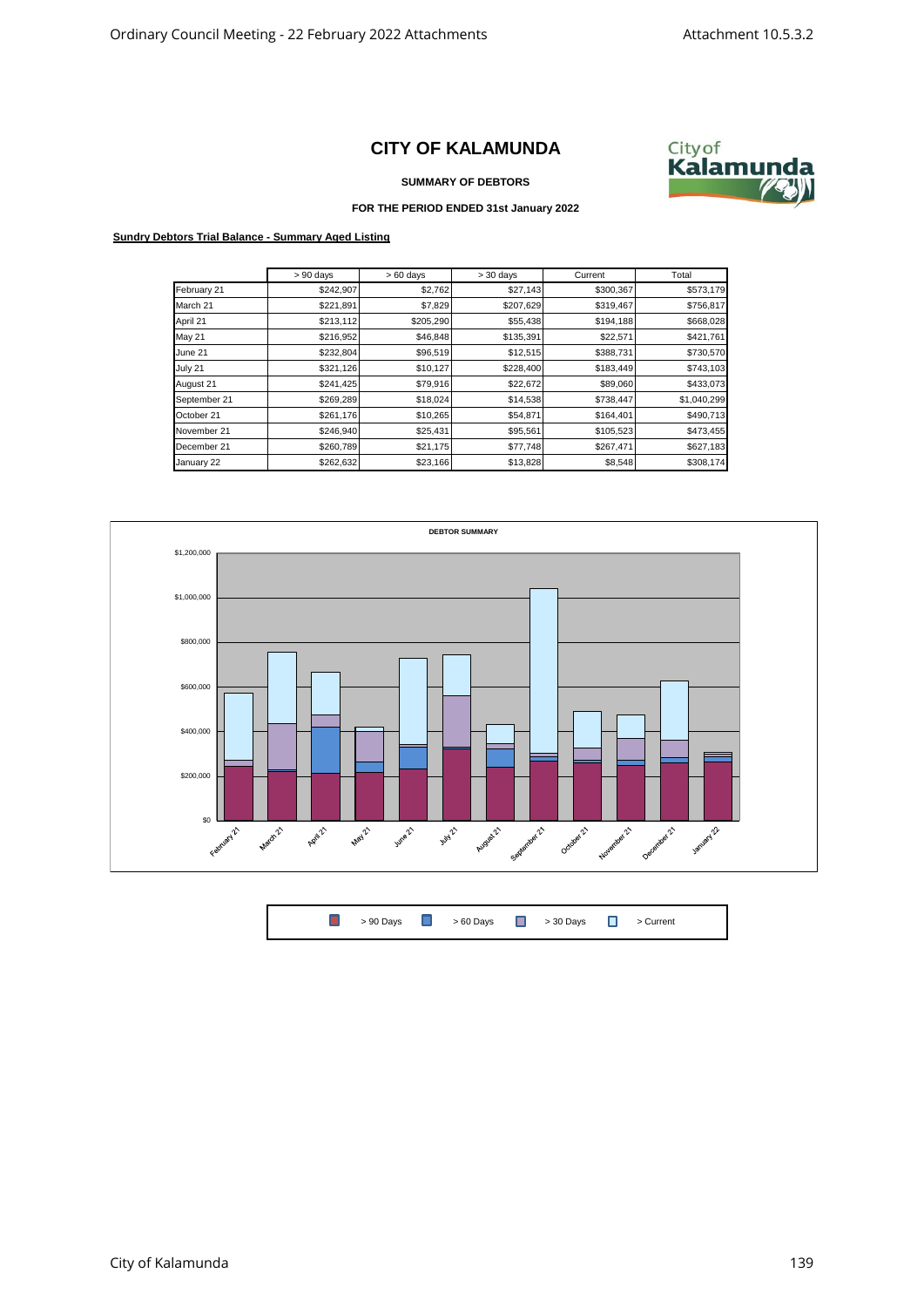|               | City of<br><b>Kalamunda</b><br>FOR THE PERIOD ENDED 31st January 2022                       |                                                         |                                                                                                     |  |  |  |  |
|---------------|---------------------------------------------------------------------------------------------|---------------------------------------------------------|-----------------------------------------------------------------------------------------------------|--|--|--|--|
| <b>AMOUNT</b> | <b>DEBTOR</b>                                                                               | <b>DETAILS</b>                                          | <b>STATUS</b>                                                                                       |  |  |  |  |
| >90 days      |                                                                                             |                                                         |                                                                                                     |  |  |  |  |
|               | \$209,700.00 El Dujmovic Pty Ltd*                                                           | <b>Development Contribution</b>                         | Statement Sent - Debtor currently negotiating contribution with the<br>Planning Dept.               |  |  |  |  |
|               | \$16,440.00 Department Infrastructure, Transport,<br>Regional Development and Communication | Road Safety Awareness and Enablers<br><b>Fund Grant</b> | Payment approval pending - followed up by email in January                                          |  |  |  |  |
|               | \$9,981.28 Zig Zag Gymnastics                                                               | Lease Fees                                              | \$2,300 paid in January - pending commencement of season                                            |  |  |  |  |
|               | \$4,950.00 Private Citizen                                                                  | Fire-Break - reimbursement                              | Final payment notice hand delivered - pending debt collection                                       |  |  |  |  |
|               | \$2,164.00 Private Citizen                                                                  | Reimbursement                                           | Statement issued                                                                                    |  |  |  |  |
|               | \$2,140.38 Forrestfield United Soccer Club                                                  | Utilities - Hartfield Park                              | Statement issued - paying \$2,000 weekly - instalments                                              |  |  |  |  |
|               | \$1.558.33 Dome Coffees Australia                                                           | Lease Fee                                               | Advised payment made - not received by City - to investigate further                                |  |  |  |  |
|               | \$1.550.00 Hills Karate Club*                                                               | <b>Hall Hire</b>                                        | Hire Fees to be recalculated                                                                        |  |  |  |  |
|               | \$1,186.75 Private Citizen*                                                                 | <b>Hall Hire</b>                                        | Hall Hire query                                                                                     |  |  |  |  |
|               | \$1,067.00 Carmel Adventist College                                                         | <b>Hall Hire</b>                                        | College checking payment                                                                            |  |  |  |  |
| \$11,894.17   | 90+ Days Debts consisting of amounts under<br>\$1,000.00.                                   | 44 Debtors - average debt \$270.32                      | Mainly health services fees - following up directly with Debtor.<br>Statements/copy invoices issued |  |  |  |  |
|               | \$262,631.91 Total Debts 90+ Days                                                           |                                                         |                                                                                                     |  |  |  |  |
| >60 days      |                                                                                             |                                                         |                                                                                                     |  |  |  |  |
|               | \$8.695.03 Forrestfield United Soccer Club                                                  | Player Fees / Utilities - Hartfield Park                | Statement issued - paying \$2000 weekly - instalments                                               |  |  |  |  |
|               | \$6,395.84 Zig Zag Gymnastics                                                               | Lease Fee                                               | Statement issued - as above                                                                         |  |  |  |  |
|               | \$7,250.00 Kalamunda & District Junior Football Club^                                       | Contribution - Extension Project                        | Payment schedule in place - to be paid in full by 30/04/22                                          |  |  |  |  |
|               | \$825.00 60+ Days Debts consisting of amounts under<br>\$1,000.00.                          | 1 Debtor                                                | Statement and copy invoice issued                                                                   |  |  |  |  |
|               | \$23,165.87 Total Debts 60+ Days                                                            |                                                         |                                                                                                     |  |  |  |  |